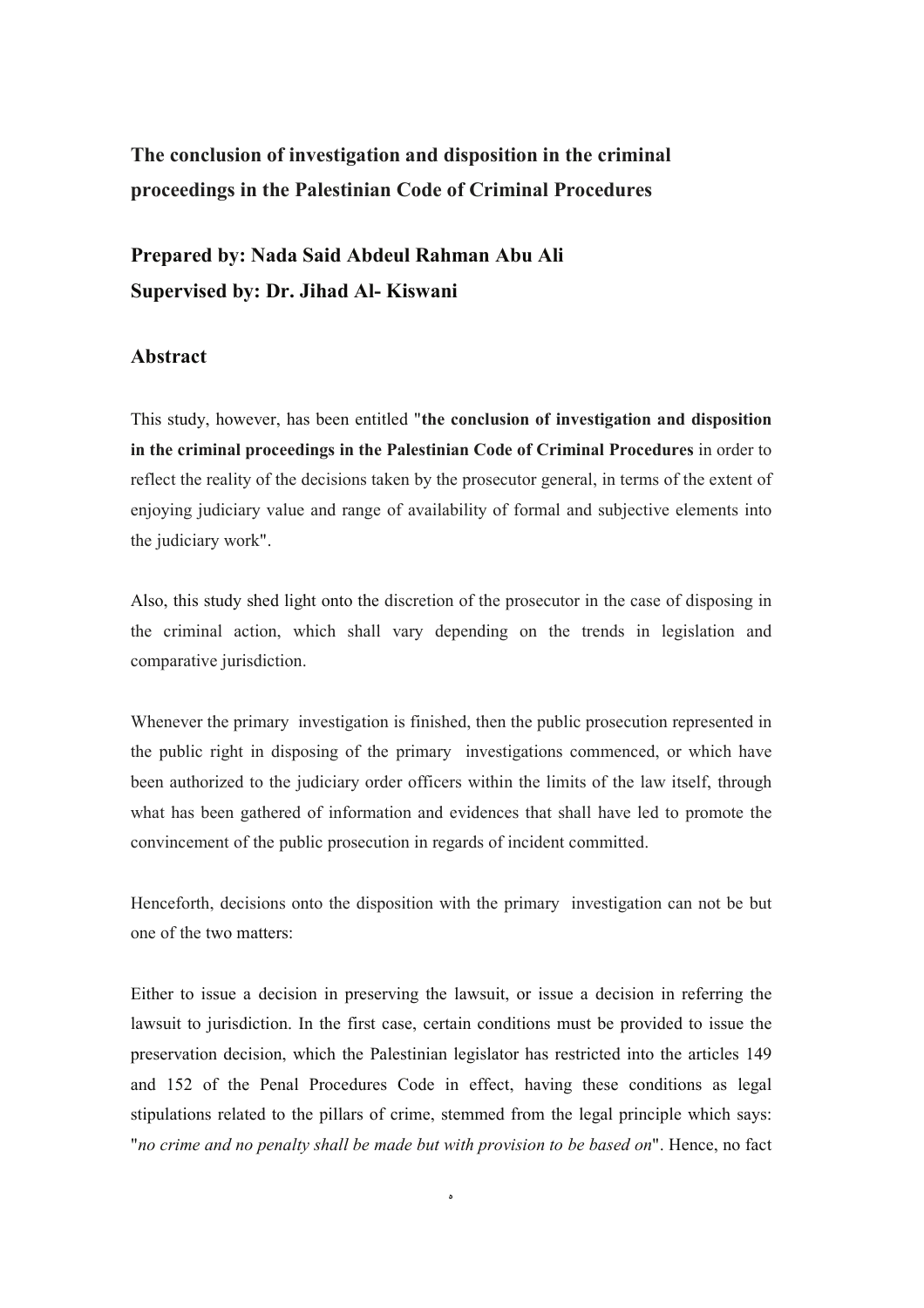of crime shall be considered if the legal pillar shall misfire, and then such shall be realized in the non-existence of a provision in the law itself that may criminalize the action nor its doer, and then such shall become permissible non-punishable actions.

Or, if such conditions shall be subjective ones, then their discretion shall refer to the investigating prosecutor based on circumstances and incident itself, and to the evidences brought forward and their relatedness with the accused himself.

Through this study, it has been stated that the Palestinian Legislator has not known about nor clarified the essence of new evidences, as like also did the comparative legislations, but has only given examples on what may be considered new evidence, and neglected stating the time of having these evidences and proofs appeared, whether these evidences have been known by the prosecutor before issuing the preservation decision, but has been unable to communicate them, or which he has not already known about, but accidentally appeared after having issued preservation decision. This what the researcher shall clarify within the dissertation.

Besides, the decisions in disposing of the primary investigation are considered decisions with judiciary nature, since these are issued by the public prosecution, prepared subject to the law itself, being a section of the judiciary authority, and such decisions are subject to appeal likewise other judgments; and these obtain authenticity and authoritativeness of judgments, even if preservation decisions obtain relative authenticity, due to the possibility of reopening investigation once again.

Through this study also, we have shown up the difference between judgments that are issued by the courts and the decisions of disposition into the primary investigation that are issued by the public prosecution.

Also, one can distinguish between the preservation decision, being one of the means of disposition into the primary investigation and the like of other decisions, whether of judiciary nature or administrative one, likewise the decision taken for preserving the papers, which is not preceded by primary investigations.